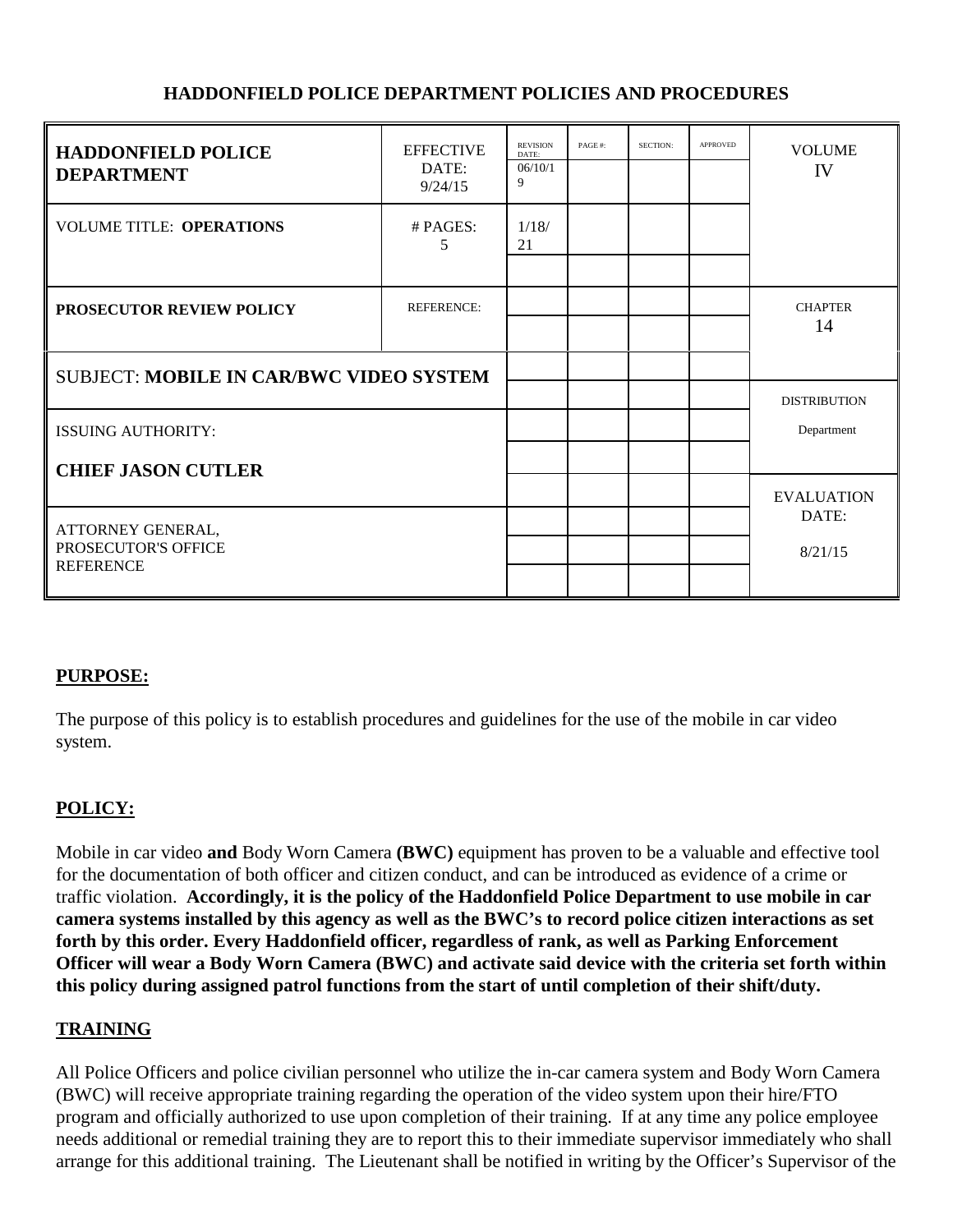request for additional training and the additional training provided. The Lieutenant shall determine if additional training is necessary.

#### **PROCEDURE**

#### A. Initial Start Up Operation

- 1. All officers who are operating a police unit equipped with a mobile video system shall:
	- a. Ensure the mobile video system is on the system is configured to turn on when the vehicle is started and a system check is completed.
	- b. At the beginning of each watch or assignment, Officers shall synchronize the microphone by removing the microphone transmitter for a moment, powering the microphone "ON", and then placing the transmitter back into the charger in the police unit.
	- c. Monitor the amount of battery charge remaining on the transmitter and charge the unit as necessary during the course of their shift. During a watch or assignment, the microphone may remain "ON" while being charged (so as not to have to synchronize again).
		- 1. If any officer is issued or assigned a microphone unit, it shall be the responsibility of that officer to ensure that the microphone unit is fully charged at the beginning of their watch or assignment.
	- d. At the conclusion of the Officer's watch or shift, ensure that the microphone is in the "OFF" position prior to placing the microphone in the charger after use.
	- e. Perform a check of the camera to ensure it is recording by utilizing the microphone transmitter to manually activate the camera system. This will ensure not only that system is recording but also that the microphone is synchronized.
	- f. Once the test is completed, the officer may stop the recording.

## B. General Operation

- 1. The front camera shall never be removed from the windshield mount. The Officer may rotate the camera while affixed to the windshield mount to capture video as necessary.
- 2. Officers assigned to a vehicle with a Mobile Recording System MUST wear the wireless microphone synchronized to the system during their shift. The wireless microphone can be worn anywhere on the officer's person as long as the placement of the wireless microphone does not impede the devices recording capabilities.
- 2. The mobile video system may be activated by the officer by utilizing the mobile video system main control panel inside of the vehicle or by utilizing the microphone transmitter worn by the officer.
- 3. The audio recording microphone worn by the officer, the microphone inside of the police unit, and the forward-facing camera, turn on automatically when the video system is recording.
- 4. The rear seat camera MUST be manually activated by the officer when anyone is present in the rear seat.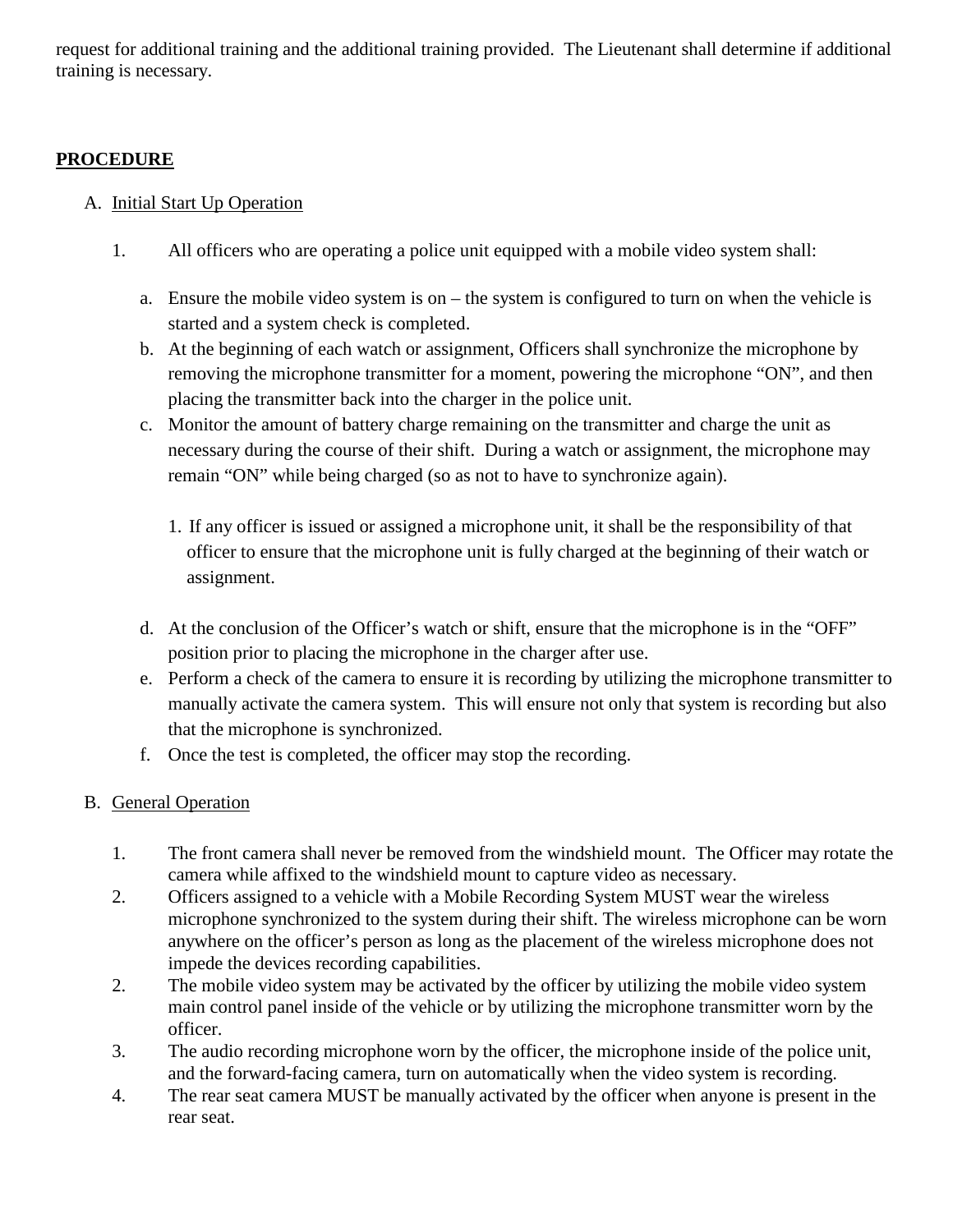#### C. Activation of System

#### 1. Automatic Activation

- a. The system is designed to automatically activate whenever:
	- 1. The emergency lights are activated.
	- 2. Whenever the vehicle is involved in a serious crash or impact.
	- 3. Whenever the vehicle exceeds 60mph
- 2. Manual Activation
	- a. Officers **shall** manually activate the camera and microphone whenever an officer is on a call for service involving:
		- 1. An arrest situation.
		- 2. Physical force being used by or against the officer when it is possible for the officer or another officer to activate the camera system without jeopardizing the safety of him/herself or any other person.
		- 3. Field interviews (including off camera encounters).
		- 4. The officer is transporting any civilian person including a prisoner.
		- 5. An officer feels that the activation of the audio/or video would be beneficial in documenting the event, so long as it does not conflict with Section K "Unauthorized Recording" of this policy. (Ex: Irate citizen encounter)
		- 6. Anytime an Officer is responding to or in the vicinity of an incident whereby the video or audio recording may yield evidentiary value for an investigation. Examples include, but are not limited to:
			- a. Robberies / Burglaries / Assaults / Crimes in Progress where the suspect or vehicle may be fleeing from an area.
			- b. Reports of Missing or Abducted Persons where the person, suspect, or vehicle may be fleeing from the area.
			- c. Fire Scene investigations where evidentiary value may be obtained at another time.

#### D. Deactivation

- 1. Once the mobile video system is activated either manually or automatically the unit must be manually turned off from inside the police patrol unit at the appropriate time.
- 2. Once a recording (video or audio) has been initiated either by the officer, or when automatically triggered by the mobile video system, officers shall only deactivate the camera recording system (video or audio) when:
	- a. The interaction with an individual has been completed.
	- b. Once the officer has turned off his emergency lights at any incident scene and there is no substantial police activity taking place such as interviewing a person or arriving at a critical incident. In general, the camera system should remain on upon the arrival at an incident, until it is determined that no substantial police activity is taking place.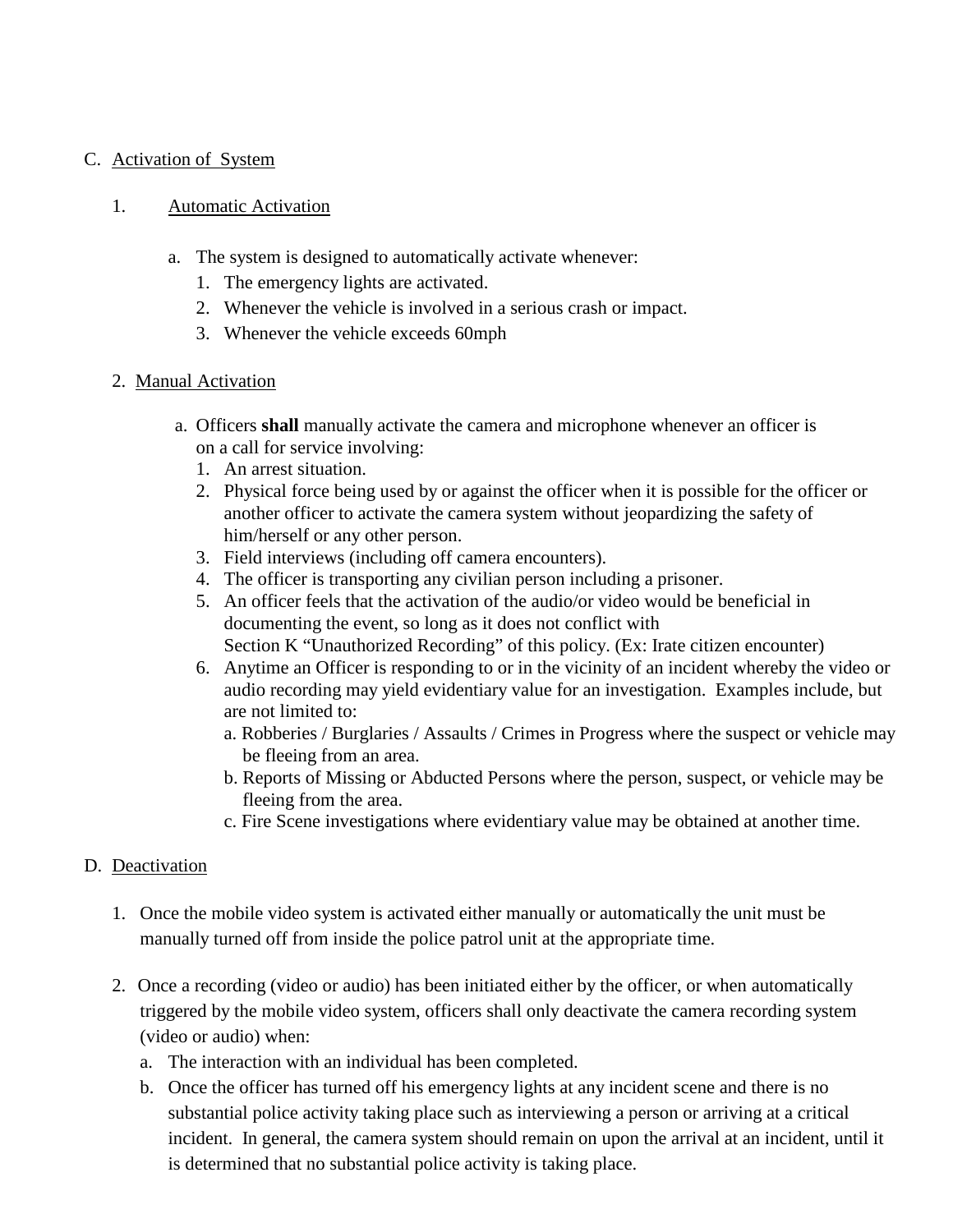- c. A supervisor may authorize the deactivation of the camera at the scene of a prolonged incident, such as extended fixed posts, or any time the supervisor feels the deactivation is necessary.
- d. The unit will not be turned off at traffic stops until the stop is complete and the motorist has left the scene of the traffic stop
- e. The camera may be turned off at crash scenes and other highway incidents which involve the officer committed to extensive duties relating to traffic direction providing the officer feels that the crash is sufficiently documented and the officer feels there is no need for further recording.
- f. The camera shall be turned off by an officer when the camera has been activated due to the emergency lights operating while working off duty assignments such as traffic posts or details. However, nothing shall prevent an officer from activating the camera at any time if the officer is required to activate the camera as specified in this policy, or if the officer believes the recording of an event would be beneficial.
- g. Once the officer(s) has stopped the recording he/she shall categorize the incident that was recorded. The Officer shall select the appropriate "tag" when stopping a recording.

## **\*\*Officers involved in the same incident (multiple videos) should all choose the same category. Any questions about which category to use should be referred to the supervisor or his/her designee.**

## E. Pre-Event Recording

- 1. The mobile video system pre-event recording feature constantly records video images even when the mobile video system is not activated. When the system begins to record, the previous 120 seconds of viewable camera image are also recorded but not the audio.
- 2. The system is designed to have pre-event recording for a crash / impact, 120 seconds prior to impact.

## F. Recording of Prisoners/Occupants Unattended in Police Vehicle

- 1. Each in car camera equipped patrol vehicle will conspicuously display a placard facing the prisoner seat stating, "**BE ADVISED THAT ANY CONVERSATIONS HELD IN THIS CAR ARE SUBJECT TO BEING RECORDED…TENGA EN CUENTA QUE LAS CONVERSACIONES SOSTENIDAS EN ESTE AUTO ESTAN SUJETAS A SER GRABADAS."**
	- a. In the event this placard is missing or defaced, the Officer shall notify a supervisor immediately.
	- b. The officer may continue to utilize the mobile video system; however, the officer prior to leaving the person alone in the vehicle must advise the person, with the video and audio recording activated that any conversations held in the car are recorded.
- 2. The in car camera system shall be activated prior to placing any person into a police vehicle for transportation, or for temporary detainment.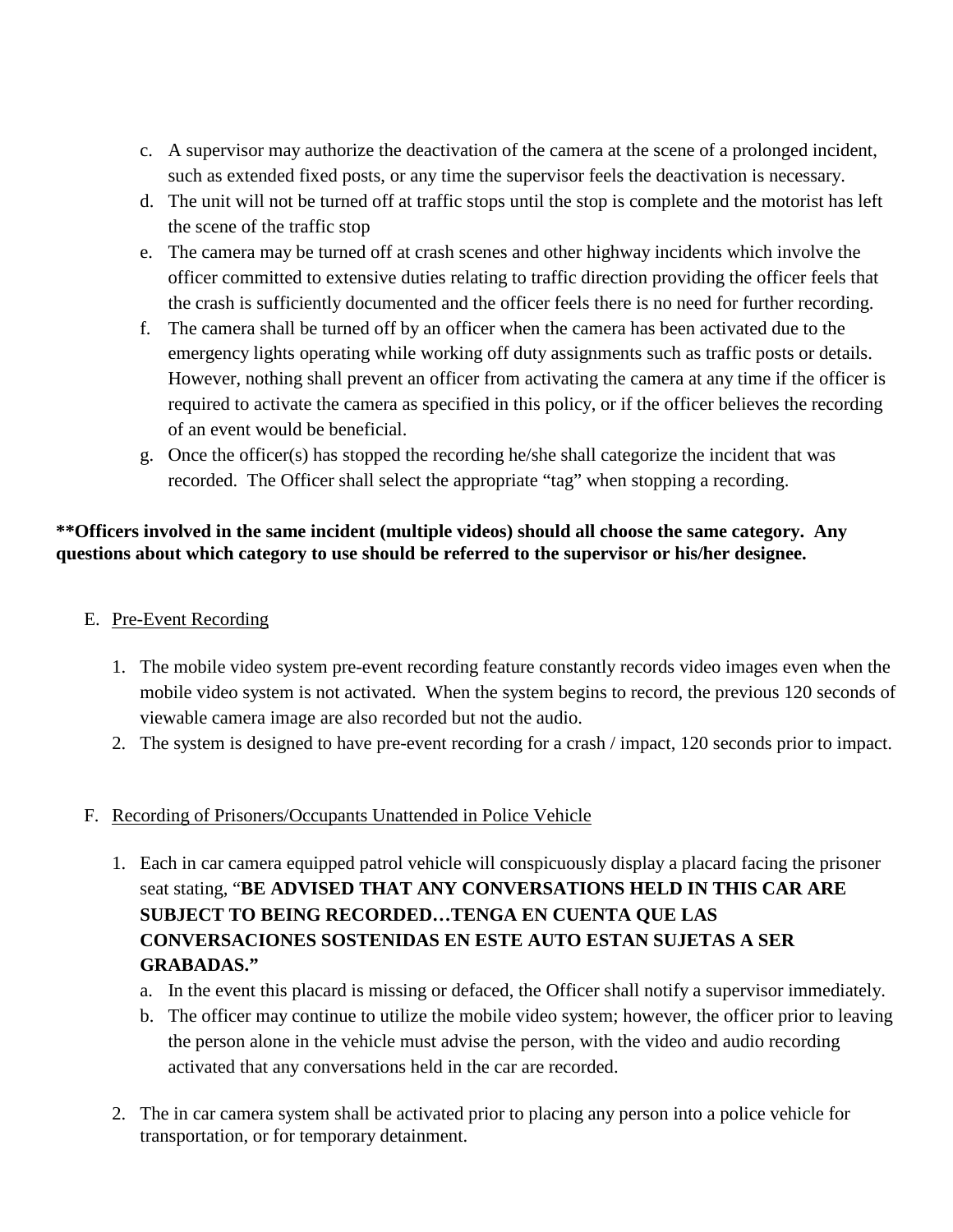#### G. Logout

1. The Officer must logout of the mobile video system at the end of his/her shift.

#### H. Use of Recorded Videos for Training

1. Supervisors may authorize the utilization of the playback feature of the video system for in-house training purposes. The viewing of these videos shall be viewed only by Haddonfield Police personnel. The videos shall not be copied or saved in any format.

#### I. Video Viewing

- 1. At no time are civilians permitted to view any video, unless authorized by the Chief of Police or his / her designee. This includes an officer playing back a video in his/her patrol unit, or playing back a video in his/her patrol unit when a person is in the viewing area. This also includes playing video back in Police Headquarters for any person. Officers must take necessary precautions when viewing video to ensure civilians, or prisoners are not able to view the video, or overhear audio.
- 2. During the course of an investigation, law enforcement officers from another agency assisting with the investigation, may view mobile video system recorded videos when such viewing will assist in the investigation providing this has been approved by on the on duty supervisor.
- 3. This section does not apply to videos that are released as part of discovery.

#### J. Reporting of Malfunctioning/Damaged Equipment

If any malfunctions of the mobile video system are discovered by any employee, a supervisor shall be notified immediately. The supervisor must then notify a Lieutenant as soon as possible.

#### K. Unauthorized Recording

- 1. Police personnel are not authorized to activate the recording features of the mobile video system for the purpose of recording conversations solely between police officers or police supervisors.
- 2. The mobile video system shall only be utilized and or activated for a law enforcement purpose.

#### L. Report Documentation

1. Whenever there is police generated video of an incident, the existence of the video evidence shall be listed in the police report of the case if a report has been generated.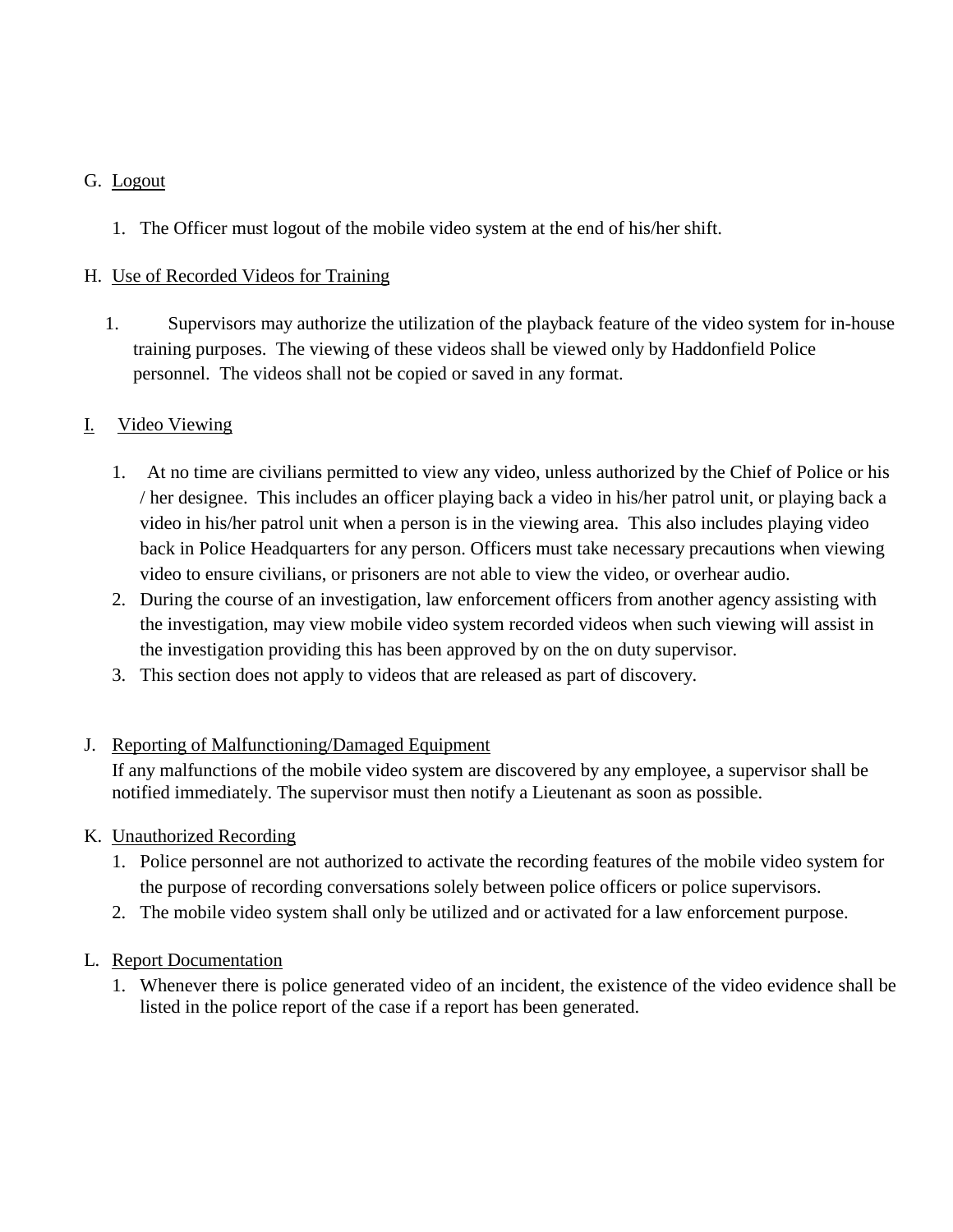#### **Video Camera Policy Update/Addendum: Policy & Procedure Volume 04 C14**

#### M. Addendum: Supervisory Mandatory Video Review of Shift

The following information *is an addendum* to our Audio/Video Recording camera policy:

*"Supervisory Responsibility for review of video/audio recordings by their Platoon Officers".* 

#### **ALL SUPERVISORS OF A SHIFT SHALL REVIEW IN-CAR AND/OR BODY WORN CAMERA VIDEOS OF THEIR SHIFT PERSONNELL FOR THE FOLLOWING CONDITIONS AND FILL OUT THE APPROPRIATE FORM AND HAVE SAID FORMS SUBMITTED TO THE INTERNAL AFFAIRS LIEUTENANT BY THE 5TH DAY OF THE NEXT MONTH.**

## **FORM (A)**

#### **Routine Supervisor Review /Camera Review Log (Form A)**

This is the form that should be used for the following situations:

1. **Random Review** - The reviewing Sergeant or Supervisor shall review 3 random videos per month per officer unless there are not 3 recordings available to review. Sergeants/Supervisors shall be reviewed by their supervisors (Lieutenants) who shall be reviewed by their supervisors (Chief).

2. **New Officer**-During the course of the officers' first year of employment, the reviewing Sergeant/Supervisor shall review a minimum of 3 videos per week (7 day period) during officers first year of employment when such videos exist.

3. When the Supervisor has been advised by the Lieutenant(s) (IA) that there has been an **Early Warning System Activation**-----When a Supervisor/Commander has been advised of an Early Warning System Activation the Supervisor shall inform the officer of the Early Warning System Activation and review 3 videos per week (7 day period) for 20 working days.

4. **Inconsistencies**----When during the course of the Supervisor Review, the reviewing supervisor has documented one or more video reviews where the answers to the review questions have resulted in "No", the supervisor shall review an additional 3 Camera videos in the preceding month and an additional 3 videos beyond the required 3 videos in the next 20 working days.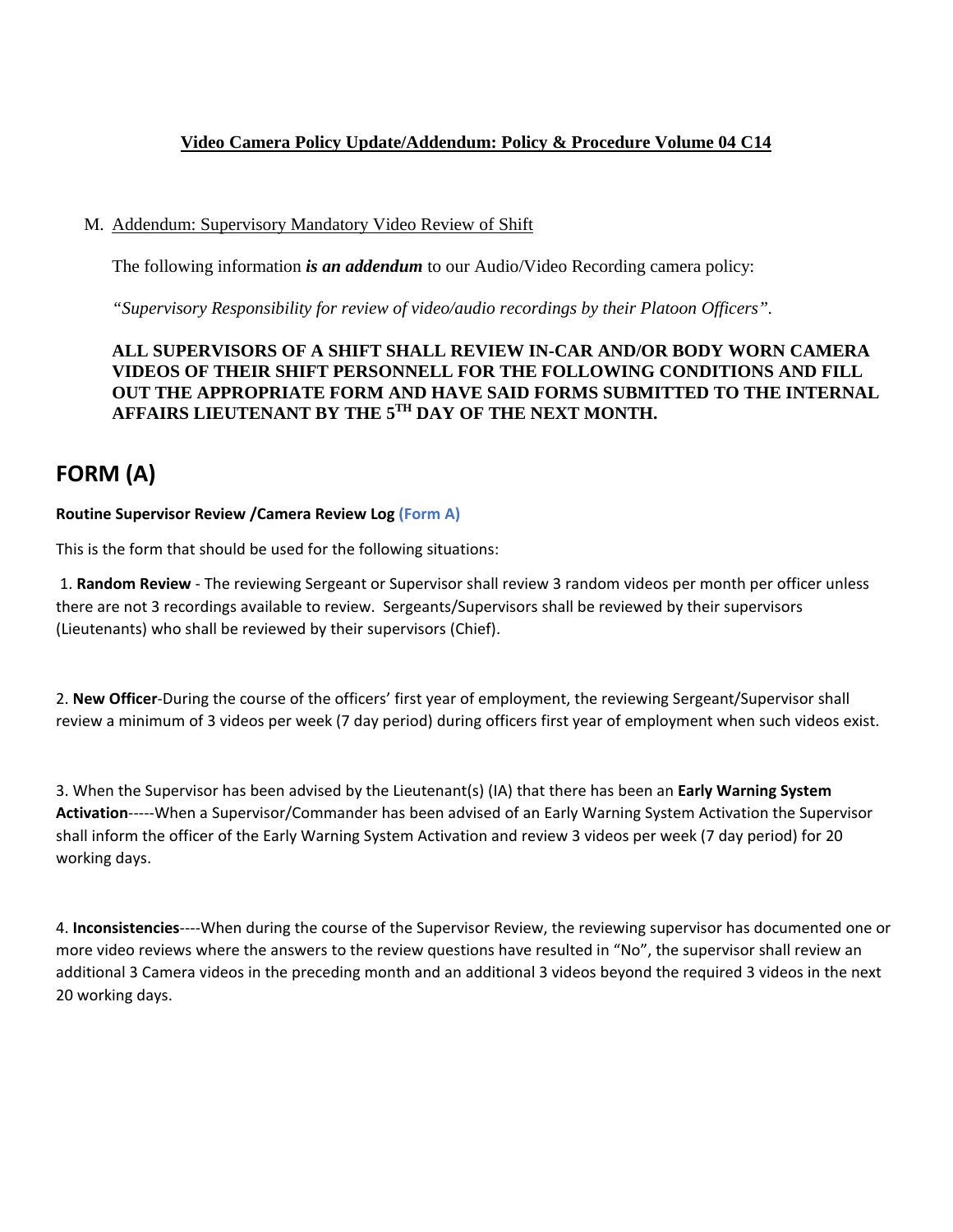# **FORM (B) (Enhanced)**

Supervisor/Administration Review of Digital Video/Audio Recording

**Form (B)** should be used for the following situations:

1. During the course of accepting an Internal Affairs complaint and the review of any camera recordings may be helpful in resolving the concerns of the complaint or assisting the supervisor in reviewing the incident.

2. Supervisors Review. An Officer's immediate Supervisor or Platoon OIC may review the camera recording of an officer under his command if he/she feels the review is necessary to assist in managing an investigation or assisting with individual officer training needs.

3. Whenever an officer has suffered a work related injury.

4. When reviewing a motor vehicle crash or pursuit incident, vehicle or foot.

5. Whenever a civilian has suffered an injury as a result of law enforcement action or a civilian has suffered an injury on or in Borough property and it is possible the officers' cameras captured a recording of the incident resulting in the injury.